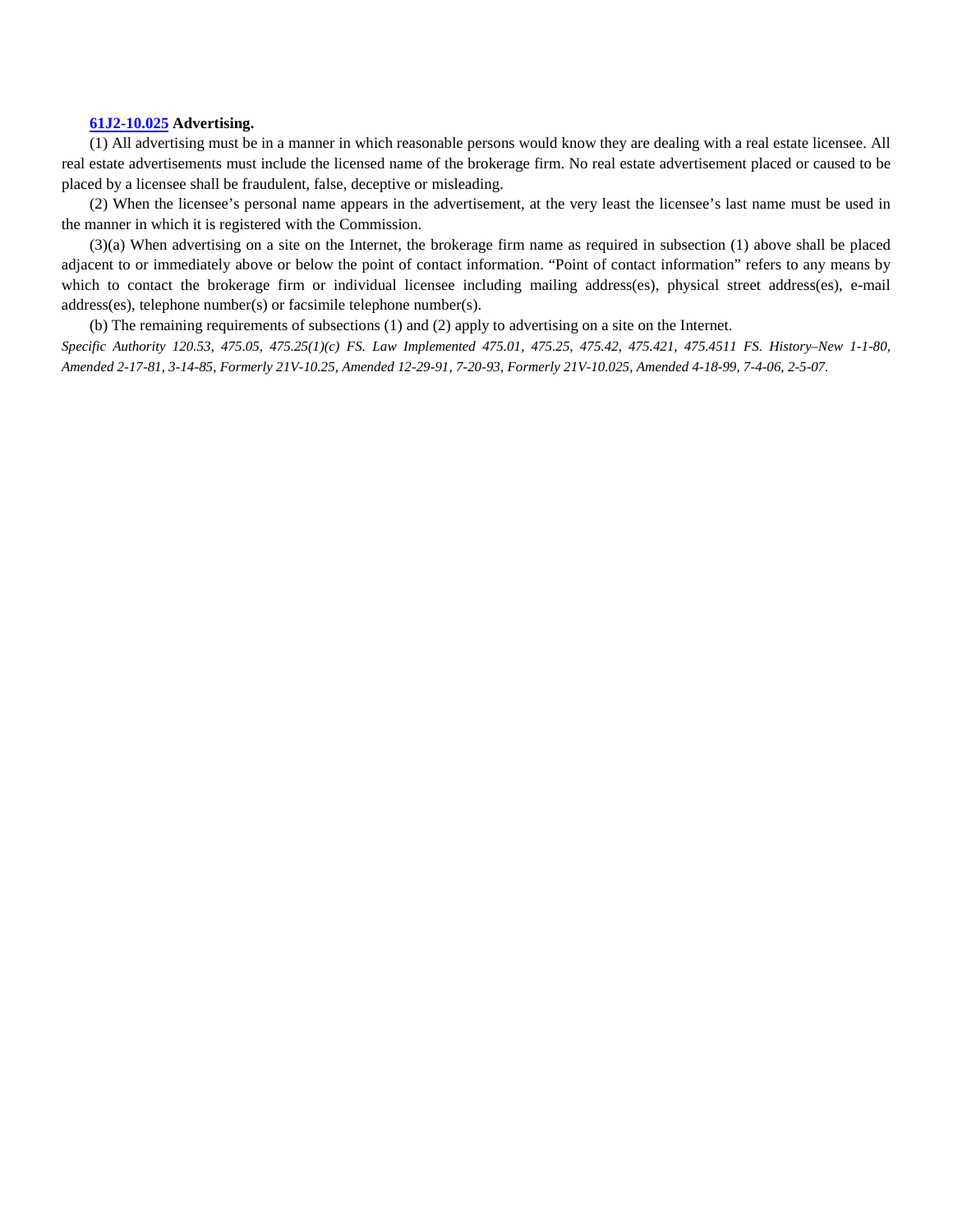## **Team Advertising Research As of March 1, 2016**

There are currently six jurisdictions that have some kind of statute and/or rule that directly address Team Advertising. They are:

- British Columbia
- Colorado
- Louisiana
- Maine
- Maryland
- Oregon

Below is by jurisdiction and their statute/rule regarding teams:

# **British Columbia:**

## **(VI) Teams and Agency**

Some licensees operate as teams. Whether under designated agency or brokerage agency, members of these teams typically share information with respect to the various persons to whom they provide real estate services. That is the essence of the team concept. As a result, these teams are not able to separate their agency relationships, whether under brokerage agency or under designated agency. For example, if John Smith and Wendy Chang are a team, John cannot act as designated agent for the seller and Wendy as designated agent for the buyer in relation to the same trade. The team may be able to treat one or the other as a customer so long as an agency relationship hasn't already been established with that person. Otherwise, the team will have to seek the consent of both clients to act as limited dual agents.

# **Colorado:**

#### **Rule E. Separate Accounts – Records – Accountings - Investigations E-8. Advertising**  (a) Names

1. Pursuant to C.R.S. §12-61-103(10), no broker shall be licensed to conduct real estate brokerage services under more than one brokerage firm, and no broker or brokerage firm shall conduct or promote a real estate brokerage business except in the name under which that broker or brokerage firm is licensed. However, a brokerage firm may use a trade name in addition to or instead of the brokerage firm's legal name with the permission of the owner of such trade name. The trade name must be filed with the Commission.

2. No broker shall advertise so as to mislead the public concerning the identity of the broker or the broker's brokerage firm.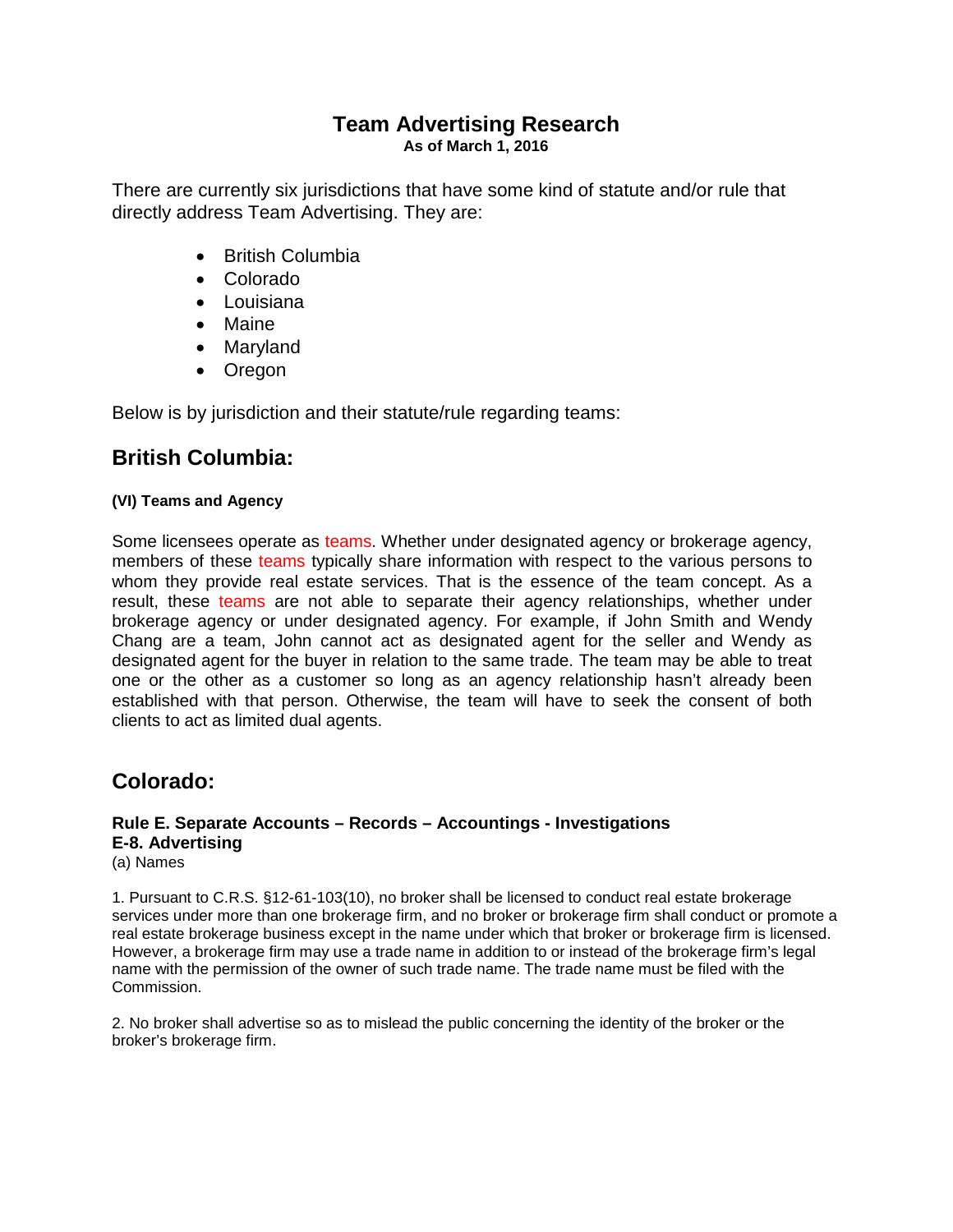#### Page 2

#### **Colorado continued:**

3. All advertising must be done clearly and conspicuously in the name of the broker's brokerage firm. A broker who advertises property owned by the broker which is not listed for sale or lease with the broker's brokerage firm, is exempt from advertising the broker's property in the broker's brokerage firm's name.

4. A brokerage firm may use a trademark in conjunction with the brokerage firm's legal name or trade name with permission of the owner of such trademark.

5. A brokerage firm that uses a trade name or trademark owned by a third party is required to use the following legend, which must appear in a clear and conspicuous manner so as to attract the attention of the public:

"Each (insert general trade name) brokerage business is independently owned and operated." Upon written request, this legend may be modified with consent of the Commission.

6. No brokerage firm shall use more than one trade name, however upon written request and with the consent of the Commission, a brokerage firm may use more than one trademark. Use of the trademark(s) is only

acceptable if the brokerage firm has obtained permission of the registrant of such trademark.

7. No broker or brokerage firm will use a professional designation in advertising unless the broker or brokerage firm is in good standing and the designation is easily verifiable by the public and the Commission. A broker or brokerage firm that advertises an award, membership or achievement must be able to provide verification of the validity of such claims.

#### (b) Teams

1. Brokers who form a team shall not advertise in a manner that misleads the public as to the identity of the team's brokerage firm. Teams are prohibited from using the following terms in the team's name:

(i) Realty, (ii) Real estate, (iii) Realtors, (iv) Company, (v) Corporation, (vi) CORP., (vii) INC., (viii) LLC, (ix) LP or LLP

 $(x)$  Or any other term that would imply a separate entity from the brokerage firm with which the team brokers are licensed.

2. All team advertising must include the legal name or trade name of the brokerage firm.

3. If requested by a consumer, the Commission, another brokerage firm or a broker, the brokerage firm will provide the names of the brokers that belong to any team advertising as being licensed with the brokerage firm.

4. Brokers may not allow the use of the team name to other brokers outside the team's brokerage firm.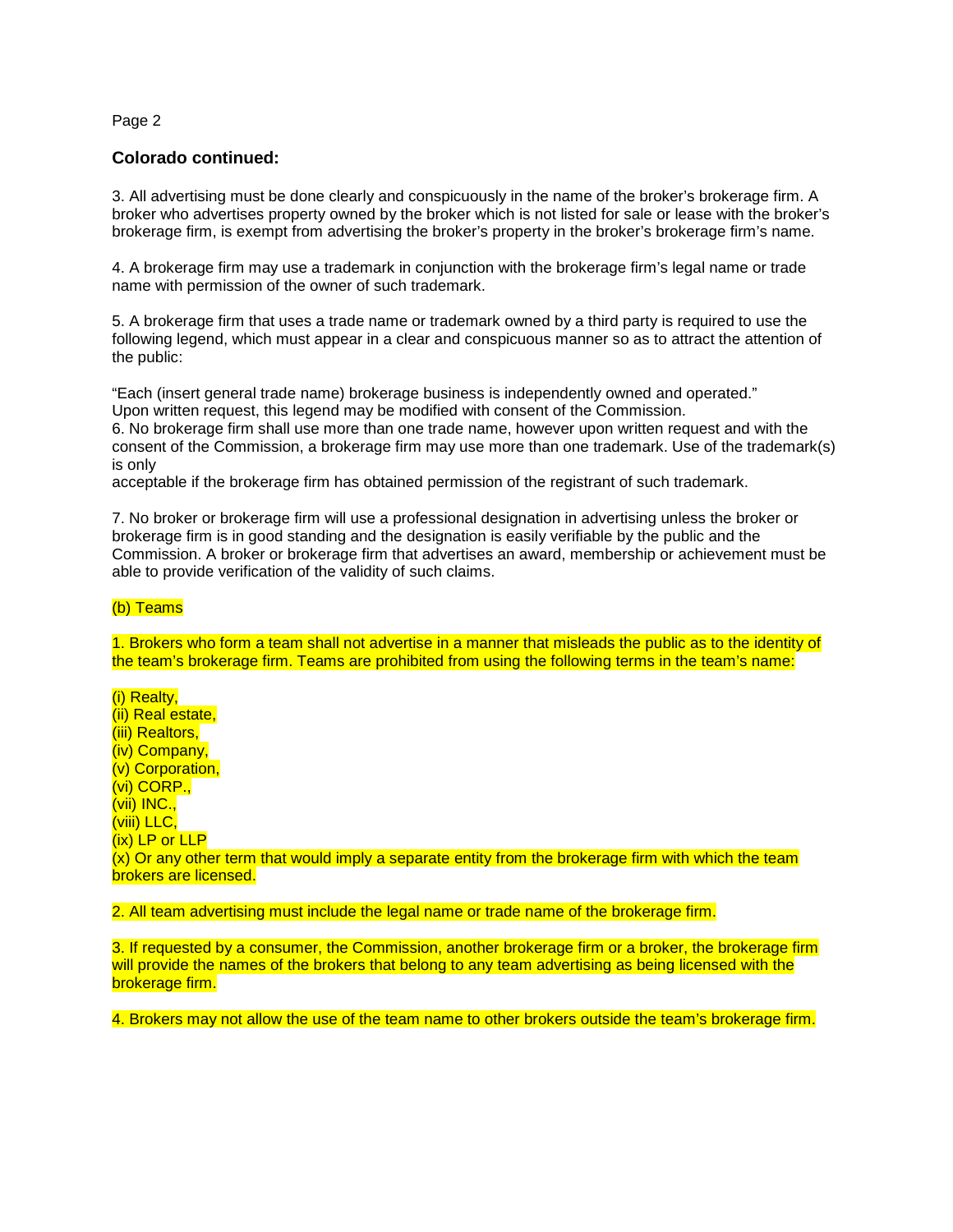#### Page 3

#### **Colorado continued:**

(c) Internet

1. The broker is responsible for ensuring that all advertising is accurate and complies with copyright laws.

2. When a broker owns a website or controls its content, every viewable page must include the broker's name, or if applicable the team name and the broker's brokerage firm name. Any expired listings must be removed from the broker's website within three days of the listing expiring.

3. If a broker authorizes a third party to advertise on behalf of the broker, the broker is responsible for ensuring that the information provided to such third party is accurate. The broker must submit a written request to the third party to have an expired listing removed from the website within three days of the listing expiring.

4. A broker, who communicates through email, chat, instant messages, newsgroups, discussion lists, bulletin boards, blogs or other similar means for purposes of advertising the broker's real estate brokerage services must use the broker's name, or if applicable the team name, and the name of the broker's brokerage firm. However, once a broker has disclosed the broker's name and the broker's brokerage firm to a specific client or customer, the broker is not required to continue to make the same disclosure to the specific client or customer.

5. When it is not reasonable for a broker to disclose the broker's name, or if applicable the team name, and brokerage firm name in electronic advertising because space is limited (i.e. Twitter, Facebook, Youtube, banner advertisements, etc.), the broker will disclose clearly and conspicuously on the broker's webpage to which the advertising links, within the first click of the mouse.

## **Louisiana:**

### **Chapter 19. Real Estate Teams and Groups**

#### **§1901. Definitions**

A. For the purpose of this Chapter, team or group shall mean a collective name used by two or more real estate licensees, who represent themselves to the public as a part of one entity that performs real estate license activities under the supervision of the same sponsoring broker.

#### **§1903. Sponsorship**

A. Team or group members shall be sponsored by the same broker and, if applicable, shall conduct all real estate license activity from the office or branch office where their individual license is held.

B. Licensees shall not form a team or group without written approval from the sponsoring broker.

C. The sponsoring broker shall designate a member of each approved team or group as the Page 4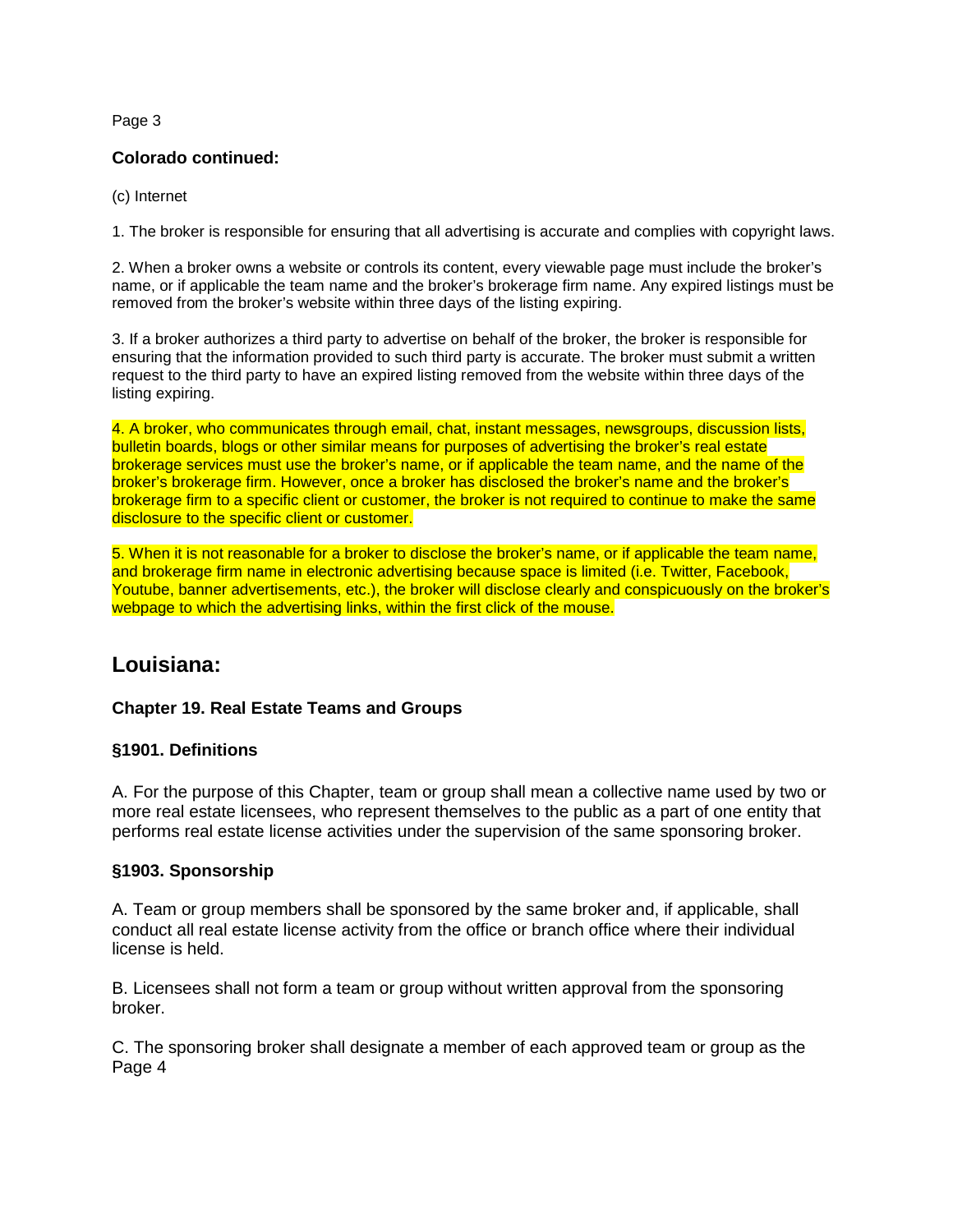### **Louisiana continued:**

contact member responsible for all communications between the broker and the team.

#### **§1905. Team or Group Names**

A. Team or group names shall not contain terms that could lead the public to believe that the team or group is offering real estate brokerage services independent of the sponsoring broker. These terms shall include, but are not limited to:

- 1. real estate;
- 2. brokerage or real estate brokerage;
- 3. realty;
- 4. company.

### **§1907. Team or Group Leaders**

A. The sponsoring broker shall be responsible for all license activity of team or group members sponsored by the broker.

B. The designated contact member of each team or group shall maintain a current list of all team or group members, which shall be provided to the sponsoring broker upon formation of the team or group and immediately upon any change thereafter.

C. A current record of all team or group names, and the members thereof, shall be maintained by the sponsoring broker in a manner that can be made readily available to the LREC upon request, including record inspections.

### **§1909. Team Advertising**

A. A team or group name shall not be used in advertising without the written approval of the sponsoring broker.

B. The term "team" or "group" may be used to advertise real estate license activities provided that:

1. the use of the term does not constitute the unlawful use of a trade name and is not deceptively similar to a name under which any other person or entity is lawfully doing business;

2. the team or group is composed of more than one licensee;

3. the advertising complies with all other applicable provisions of this Chapter and LAC 46:LXVII.Chapter 25 of these rules and regulations.

C. An unlicensed person shall not be named, acknowledged, referred to, or otherwise included in any team or group advertising.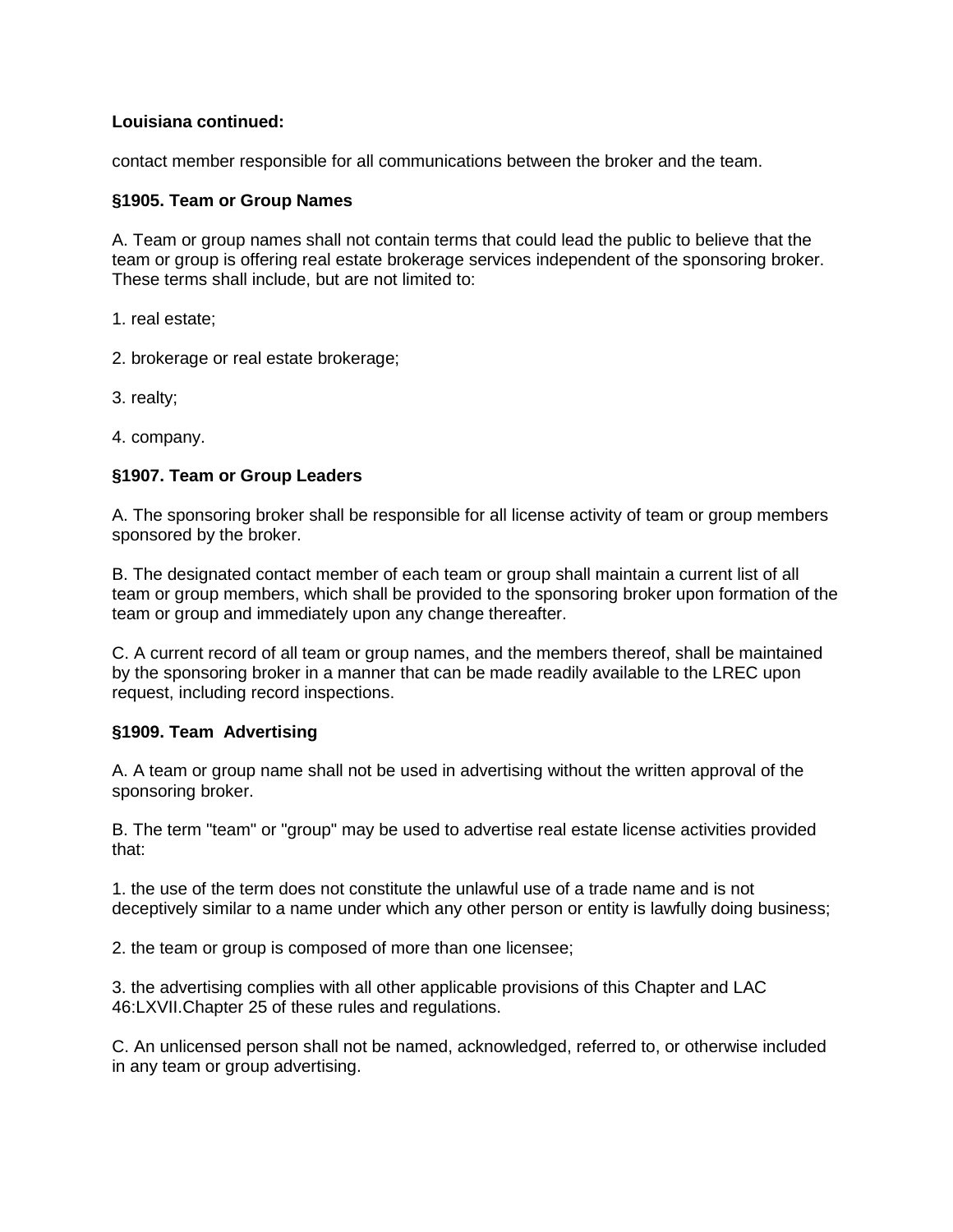Page 5

### **Louisiana continued:**

#### **§1911. Disputes**

A. The commission shall not intervene or become otherwise involved in team or group disputes, including those pertaining to financial obligations that are the result of a business relationship between a team or group, team or group member, branch manager, sponsoring broker, or any combination thereof, including the payment of commissions and dues to professional organizations. Such disputes shall be settled by the respective parties or by a court of competent jurisdiction.

#### **Chapter 25. Advertising; Disclosures; Representations**

#### **§2501. Disclosures and Representations**

E. A group or team name may be used in an advertisement only with the approval of the sponsoring broker. Any person listed as a group or team member in the advertisement must be a licensee sponsored by the sponsoring broker.

G. If allowed by the sponsoring broker, the salesperson or associate broker may include in the advertisement:

3. a group or team name, as long as the advertising complies with all other applicable provisions of this Chapter and LAC 46:LXVII.Chapter 19 of these rules and regulations; and

4. a slogan that may not be construed as that of a company name.

## **Maine:**

### **1. Advertising**

### 4-A. **Advertising by Real Estate Brokerage Agencies**

Real estate brokerage advertisements must contain the trade name as licensed by the Commission of the real estate brokerage agency that placed the advertisement. The trade name of the agency must be prominently displayed or presented. In an advertisement that appears on or is sent via the Internet, the trade name of the agency that placed the advertisement must prominently appear or be readily accessible.

In addition, the designated broker may authorize an advertisement that includes the name, telephone number, slogan, logotype or photo of an affiliated licensee or group or team of affiliated licensees as part of the brokerage services being offered by the real estate brokerage agency. The affiliated licensee or group or